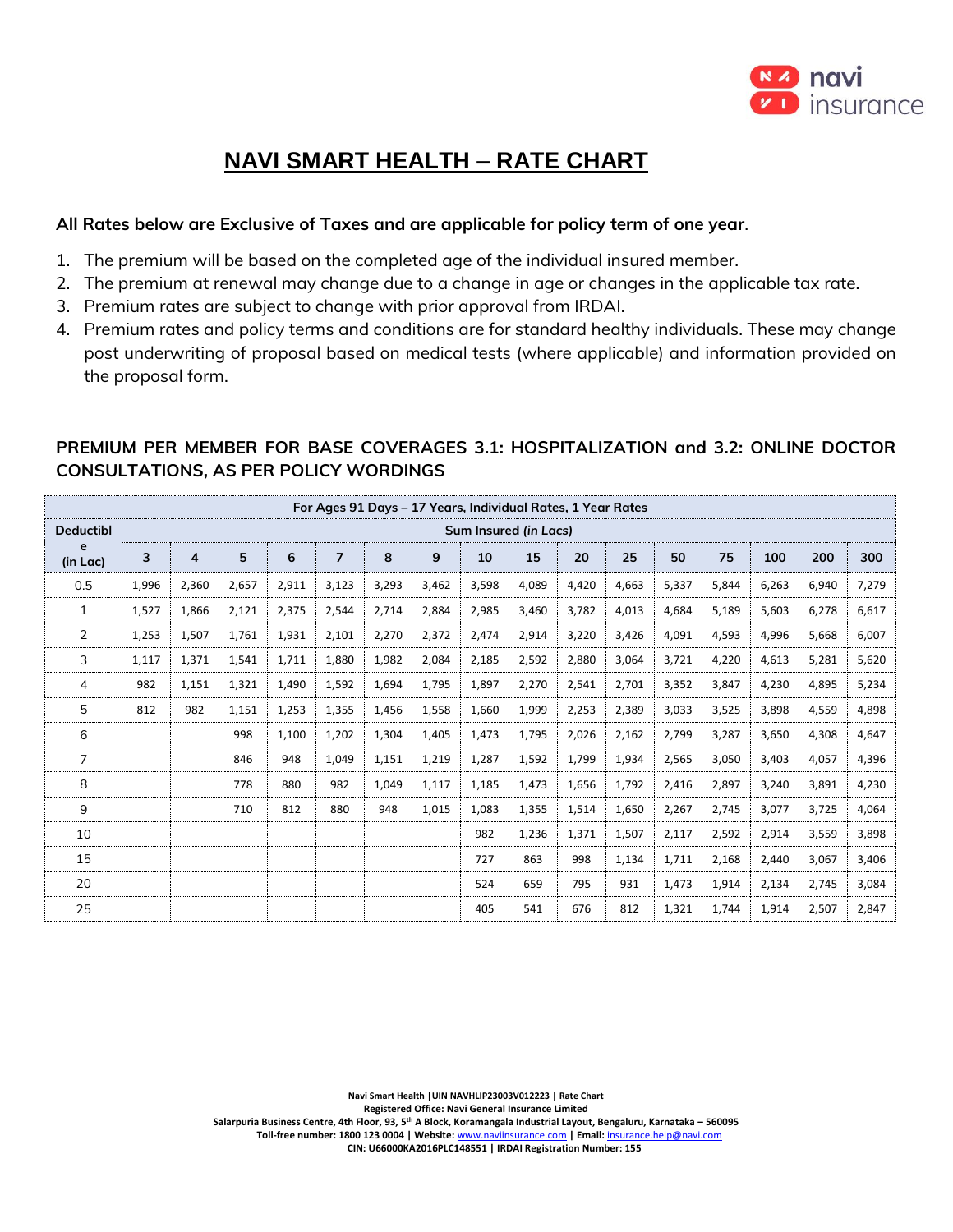

|                  |       |       |       |       |                |       | For Ages 18 Years – 30 Years, Individual Rates, 1 Year Rates |                       |       |       |       |       |       |       |       |       |
|------------------|-------|-------|-------|-------|----------------|-------|--------------------------------------------------------------|-----------------------|-------|-------|-------|-------|-------|-------|-------|-------|
| <b>Deductibl</b> |       |       |       |       |                |       |                                                              | Sum Insured (in Lacs) |       |       |       |       |       |       |       |       |
| e<br>(in Lac)    | 3     | 4     | 5     | 6     | $\overline{7}$ | 8     | 9                                                            | 10                    | 15    | 20    | 25    | 50    | 75    | 100   | 200   | 300   |
| 0.5              | 2,340 | 2,772 | 3,124 | 3,425 | 3,677          | 3,878 | 4,079                                                        | 4,239                 | 4,822 | 5,214 | 5,501 | 6,301 | 6,902 | 7,398 | 8,200 | 8,602 |
| $\mathbf{1}$     | 1,785 | 2,187 | 2,488 | 2,790 | 2,991          | 3,192 | 3,393                                                        | 3,513                 | 4,076 | 4,458 | 4,731 | 5,527 | 6,126 | 6,616 | 7,416 | 7,818 |
| $\overline{2}$   | 1,460 | 1,761 | 2,063 | 2,264 | 2,465          | 2,666 | 2,786                                                        | 2,907                 | 3,429 | 3,791 | 4,036 | 4,824 | 5,419 | 5,897 | 6,693 | 7,095 |
| 3                | 1,299 | 1,601 | 1,802 | 2,003 | 2,204          | 2,324 | 2,445                                                        | 2,565                 | 3,047 | 3,389 | 3,606 | 4,386 | 4,977 | 5,443 | 6,235 | 6,636 |
| 4                | 1,138 | 1,339 | 1,540 | 1,741 | 1,862          | 1,982 | 2,103                                                        | 2,224                 | 2,666 | 2,987 | 3,176 | 3,948 | 4,535 | 4,989 | 5,776 | 6,178 |
| 5                | 938   | 1,138 | 1,339 | 1,460 | 1,581          | 1,701 | 1,822                                                        | 1,942                 | 2,344 | 2,646 | 2,806 | 3,570 | 4,153 | 4,595 | 5,378 | 5,780 |
| 6                |       |       | 1,159 | 1,279 | 1,400          | 1,520 | 1,641                                                        | 1,721                 | 2,103 | 2,376 | 2,537 | 3,293 | 3,871 | 4,301 | 5,081 | 5,483 |
| $\overline{7}$   |       |       | 978   | 1,098 | 1,219          | 1,339 | 1,420                                                        | 1,500                 | 1,862 | 2,107 | 2,268 | 3,015 | 3,590 | 4,008 | 4,784 | 5,186 |
| 8                |       |       | 897   | 1,018 | 1,138          | 1,219 | 1,299                                                        | 1,380                 | 1,721 | 1,938 | 2,099 | 2,839 | 3,409 | 3,815 | 4,587 | 4,989 |
| 9                |       |       | 817   | 938   | 1,018          | 1,098 | 1,179                                                        | 1,259                 | 1,581 | 1,769 | 1,930 | 2,662 | 3,228 | 3,622 | 4,390 | 4,792 |
| 10               |       |       |       |       |                |       |                                                              | 1,138                 | 1,440 | 1,601 | 1,761 | 2,485 | 3,047 | 3,429 | 4,193 | 4,595 |
| 15               |       |       |       |       |                |       |                                                              | 837                   | 998   | 1,159 | 1,319 | 2,003 | 2,545 | 2,867 | 3,610 | 4,012 |
| 20               |       |       |       |       |                |       |                                                              | 596                   | 757   | 917   | 1,078 | 1,721 | 2,244 | 2,505 | 3,228 | 3,630 |
| 25               |       |       |       |       |                |       |                                                              | 455                   | 616   | 777   | 938   | 1,540 | 2,043 | 2,244 | 2,947 | 3,349 |

|                  |       |       |       |       |                |       |       | For Ages 31 Years - 35 Years, Individual Rates, 1 Year Rates |       |       |       |       |       |       |       |        |
|------------------|-------|-------|-------|-------|----------------|-------|-------|--------------------------------------------------------------|-------|-------|-------|-------|-------|-------|-------|--------|
| <b>Deductibl</b> |       |       |       |       |                |       |       | Sum Insured (in Lacs)                                        |       |       |       |       |       |       |       |        |
| e<br>(in Lac)    | 3     | 4     | 5     | 6     | $\overline{7}$ | 8     | 9     | 10                                                           | 15    | 20    | 25    | 50    | 75    | 100   | 200   | 300    |
| 0.5              | 2,759 | 3,273 | 3,692 | 4,050 | 4,349          | 4,588 | 4,827 | 5,019                                                        | 5,712 | 6,178 | 6,520 | 7,472 | 8,187 | 8,777 | 9,731 | 10,209 |
| $\mathbf{1}$     | 2,099 | 2,577 | 2,935 | 3,294 | 3,533          | 3,772 | 4,011 | 4,155                                                        | 4,824 | 5,279 | 5,604 | 6,550 | 7,263 | 7,846 | 8,798 | 9,276  |
| 2                | 1,712 | 2,070 | 2,429 | 2,668 | 2,907          | 3,146 | 3,290 | 3,433                                                        | 4,055 | 4,485 | 4,777 | 5.714 | 6,422 | 6,991 | 7,938 | 8,416  |
| 3                | 1,520 | 1,879 | 2,118 | 2,357 | 2,596          | 2,740 | 2,883 | 3,027                                                        | 3,601 | 4.007 | 4,265 | 5,193 | 5,896 | 6,451 | 7,393 | 7,871  |
| 4                | 1,329 | 1,568 | 1,807 | 2,046 | 2,190          | 2,333 | 2,477 | 2,620                                                        | 3,146 | 3,529 | 3,754 | 4,672 | 5,370 | 5,910 | 6,847 | 7,326  |
| 5                | 1,090 | 1,329 | 1,568 | 1,712 | 1,855          | 1,999 | 2,142 | 2,286                                                        | 2,764 | 3,122 | 3,314 | 4,222 | 4,916 | 5,442 | 6,374 | 6,852  |
| 6                |       |       | 1,353 | 1,497 | 1,640          | 1,783 | 1,927 | 2,023                                                        | 2,477 | 2,802 | 2,993 | 3,892 | 4,581 | 5,093 | 6,020 | 6,498  |
| 7                |       |       | 1,138 | 1,281 | 1,425          | 1,568 | 1,664 | 1,760                                                        | 2,190 | 2,482 | 2,673 | 3,562 | 4,246 | 4,743 | 5,666 | 6,145  |
| 8                |       |       | 1,042 | 1,186 | 1,329          | 1,425 | 1,520 | 1,616                                                        | 2,023 | 2,281 | 2,472 | 3,352 | 4,031 | 4,514 | 5,432 | 5,910  |
| 9                |       |       | 947   | 1,090 | 1,186          | 1,281 | 1,377 | 1,473                                                        | 1,855 | 2,080 | 2,271 | 3,142 | 3,816 | 4,284 | 5,198 | 5,676  |
| 10               |       |       |       |       |                |       |       | 1,329                                                        | 1,688 | 1,879 | 2,070 | 2,931 | 3,601 | 4,055 | 4,963 | 5,442  |
| 15               |       |       |       |       |                |       |       | 971                                                          | 1,162 | 1,353 | 1,544 | 2,357 | 3,003 | 3,385 | 4,270 | 4,748  |
| 20               |       |       |       |       |                |       |       | 684                                                          | 875   | 1,066 | 1,257 | 2,023 | 2,644 | 2,955 | 3,816 | 4,294  |
| 25               |       |       |       |       |                |       |       | 516                                                          | 708   | 899   | 1,090 | 1,807 | 2,405 | 2,644 | 3,481 | 3,959  |

**Navi Smart Health |UIN NAVHLIP23003V012223 | Rate Chart**

**Registered Office: Navi General Insurance Limited**

**Salarpuria Business Centre, 4th Floor, 93, 5th A Block, Koramangala Industrial Layout, Bengaluru, Karnataka – 560095 Toll-free number: 1800 123 0004 | Website:** [www.naviinsurance.com](http://www.naviinsurance.com/) **| Email:** [insurance.help@navi.com](mailto:insurance.help@navi.com)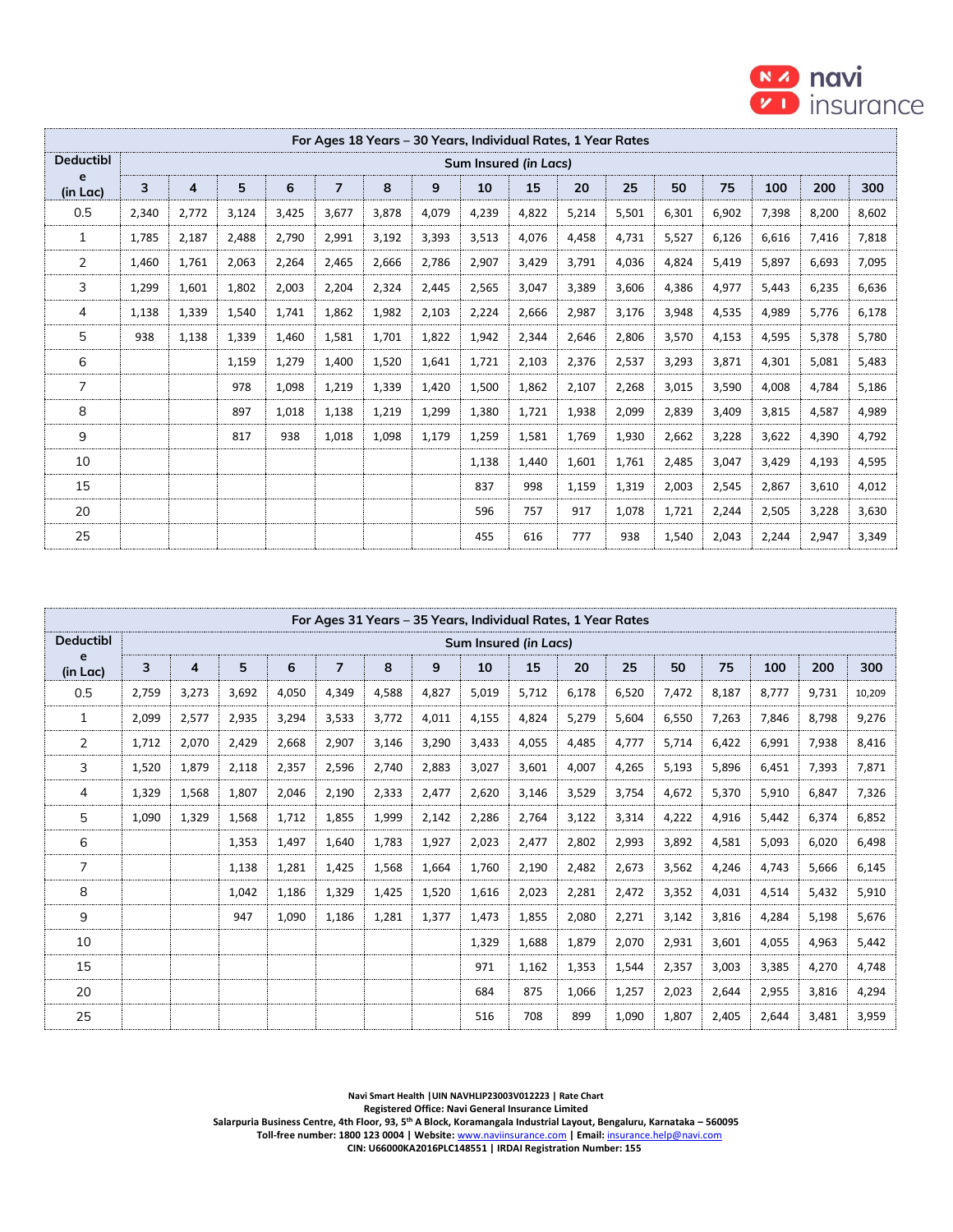

|                  |       |                |       |       |                |       | For Ages 36 Years - 40 Years, Individual Rates, 1 Year Rates |                       |       |       |       |       |       |        |        |        |
|------------------|-------|----------------|-------|-------|----------------|-------|--------------------------------------------------------------|-----------------------|-------|-------|-------|-------|-------|--------|--------|--------|
| <b>Deductibl</b> |       |                |       |       |                |       |                                                              | Sum Insured (in Lacs) |       |       |       |       |       |        |        |        |
| e<br>(in Lac)    | 3     | $\overline{4}$ | 5     | 6     | $\overline{7}$ | 8     | 9                                                            | 10                    | 15    | 20    | 25    | 50    | 75    | 100    | 200    | 300    |
| 0.5              | 3,214 | 3.817          | 4,308 | 4.729 | 5.080          | 5,360 | 5,641                                                        | 5,865                 | 6.678 | 7,225 | 7.627 | 8,743 | 9,582 | 10,275 | 11,394 | 11,955 |
| 1                | 2,439 | 3,000          | 3,421 | 3,842 | 4,122          | 4,403 | 4,683                                                        | 4,852                 | 5,637 | 6,170 | 6,551 | 7,662 | 8,498 | 9,183  | 10,299 | 10,860 |
| $\overline{2}$   | 1,985 | 2,406          | 2,827 | 3,107 | 3,388          | 3,668 | 3,837                                                        | 4,005                 | 4,734 | 5,239 | 5,581 | 6,681 | 7,511 | 8,179  | 9,290  | 9,851  |
| 3                | 1,761 | 2,182          | 2,462 | 2,743 | 3,023          | 3,191 | 3,360                                                        | 3,528                 | 4,201 | 4,678 | 4,981 | 6,070 | 6,894 | 7,545  | 8,650  | 9,211  |
| 4                | 1,536 | 1,817          | 2,097 | 2,378 | 2,546          | 2,715 | 2,883                                                        | 3,051                 | 3,668 | 4,117 | 4,381 | 5,458 | 6,277 | 6,911  | 8,011  | 8,572  |
| 5                | 1,256 | 1,536          | 1,817 | 1,985 | 2,153          | 2,322 | 2,490                                                        | 2,658                 | 3,219 | 3,640 | 3,865 | 4,931 | 5,744 | 6,361  | 7,455  | 8,016  |
| 6                |       |                | 1,564 | 1,733 | 1,901          | 2,069 | 2,238                                                        | 2,350                 | 2,883 | 3,264 | 3,489 | 4,544 | 5,351 | 5,952  | 7,040  | 7,601  |
| $\overline{7}$   |       |                | 1,312 | 1,480 | 1,649          | 1,817 | 1,929                                                        | 2,041                 | 2,546 | 2,888 | 3,113 | 4,156 | 4,959 | 5,542  | 6,625  | 7,186  |
| 8                |       |                | 1,200 | 1,368 | 1,536          | 1,649 | 1,761                                                        | 1,873                 | 2,350 | 2,653 | 2,877 | 3,910 | 4,706 | 5,273  | 6,350  | 6,911  |
| 9                |       |                | 1,088 | 1,256 | 1,368          | 1,480 | 1,592                                                        | 1,705                 | 2,153 | 2,417 | 2,642 | 3,663 | 4,454 | 5,004  | 6,075  | 6,636  |
| 10               |       |                |       |       |                |       |                                                              | 1,536                 | 1,957 | 2,182 | 2,406 | 3,416 | 4,201 | 4,734  | 5,800  | 6,361  |
| 15               |       |                |       |       |                |       |                                                              | 1,116                 | 1,340 | 1,564 | 1,789 | 2,743 | 3,500 | 3,949  | 4,987  | 5,548  |
| 20               |       |                |       |       |                |       |                                                              | 779                   | 1,003 | 1,228 | 1,452 | 2,350 | 3,079 | 3,444  | 4,454  | 5,015  |
| 25               |       |                |       |       |                |       |                                                              | 583                   | 807   | 1,031 | 1,256 | 2,097 | 2,799 | 3,079  | 4,061  | 4,622  |

|                  |       |       |       |       |                |       |       | For Ages 41 Years - 45 Years, Individual Rates, 1 Year Rates |       |       |       |        |        |        |        |        |
|------------------|-------|-------|-------|-------|----------------|-------|-------|--------------------------------------------------------------|-------|-------|-------|--------|--------|--------|--------|--------|
| <b>Deductibl</b> |       |       |       |       |                |       |       | Sum Insured (in Lacs)                                        |       |       |       |        |        |        |        |        |
| e<br>(in Lac)    | 3     | 4     | 5     | 6     | $\overline{ }$ | 8     | 9     | 10                                                           | 15    | 20    | 25    | 50     | 75     | 100    | 200    | 300    |
| 0.5              | 3,979 | 4,732 | 5,345 | 5,871 | 6,308          | 6,659 | 7,009 | 7,289                                                        | 8,305 | 8,988 | 9,488 | 10,882 | 11,929 | 12,794 | 14,192 | 14,892 |
| $\mathbf{1}$     | 3,012 | 3,712 | 4,238 | 4,763 | 5,113          | 5,463 | 5,814 | 6,024                                                        | 7,004 | 7,670 | 8,146 | 9,533  | 10,577 | 11,431 | 12,825 | 13,525 |
| $\overline{2}$   | 2,445 | 2,971 | 3,496 | 3.846 | 4,196          | 4,546 | 4,757 | 4,967                                                        | 5,877 | 6,508 | 6,935 | 8,308  | 9,344  | 10,178 | 11,565 | 12,265 |
| 3                | 2,165 | 2,690 | 3,041 | 3,391 | 3,741          | 3,951 | 4,161 | 4,371                                                        | 5,212 | 5,807 | 6,185 | 7,544  | 8,574  | 9,386  | 10,766 | 11,467 |
| 4                | 1,885 | 2,235 | 2,585 | 2,935 | 3,146          | 3,356 | 3,566 | 3,776                                                        | 4,546 | 5,107 | 5,436 | 6,781  | 7.803  | 8,595  | 9,968  | 10,668 |
| 5                | 1,535 | 1,885 | 2,235 | 2,445 | 2,655          | 2,865 | 3,076 | 3,286                                                        | 3,986 | 4,511 | 4,792 | 6,122  | 7,138  | 7,909  | 9,274  | 9,975  |
| 6                |       |       | 1,920 | 2,130 | 2,340          | 2,550 | 2,760 | 2,900                                                        | 3,566 | 4,042 | 4,322 | 5,639  | 6,648  | 7,397  | 8,756  | 9,457  |
| 7                |       |       | 1,605 | 1.815 | 2,025          | 2,235 | 2,375 | 2,515                                                        | 3,146 | 3,573 | 3,853 | 5,156  | 6,157  | 6,886  | 8,238  | 8,938  |
| 8                |       |       | 1,465 | 1,675 | 1,885          | 2,025 | 2,165 | 2,305                                                        | 2,900 | 3,279 | 3,559 | 4,848  | 5,842  | 6,550  | 7,895  | 8,595  |
| 9                |       |       | 1,324 | 1,535 | 1,675          | 1,815 | 1,955 | 2,095                                                        | 2,655 | 2,985 | 3,265 | 4,539  | 5,527  | 6,214  | 7,551  | 8,252  |
| 10               |       |       |       |       |                |       |       | 1,885                                                        | 2,410 | 2,690 | 2,971 | 4,231  | 5,212  | 5,877  | 7,208  | 7,909  |
| 15               |       |       |       |       |                |       |       | 1,360                                                        | 1,640 | 1,920 | 2,200 | 3,391  | 4,336  | 4,897  | 6,193  | 6,893  |
| 20               |       |       |       |       |                |       |       | 939                                                          | 1,219 | 1,500 | 1,780 | 2,900  | 3,811  | 4,266  | 5,527  | 6,228  |
| 25               |       |       |       |       |                |       |       | 694                                                          | 974   | 1,254 | 1,535 | 2,585  | 3,461  | 3,811  | 5,037  | 5,737  |

**Navi Smart Health |UIN NAVHLIP23003V012223 | Rate Chart**

**Registered Office: Navi General Insurance Limited**

**Salarpuria Business Centre, 4th Floor, 93, 5th A Block, Koramangala Industrial Layout, Bengaluru, Karnataka – 560095**

 **Toll-free number: 1800 123 0004 | Website:** [www.naviinsurance.com](http://www.naviinsurance.com/) **| Email:** [insurance.help@navi.com](mailto:insurance.help@navi.com)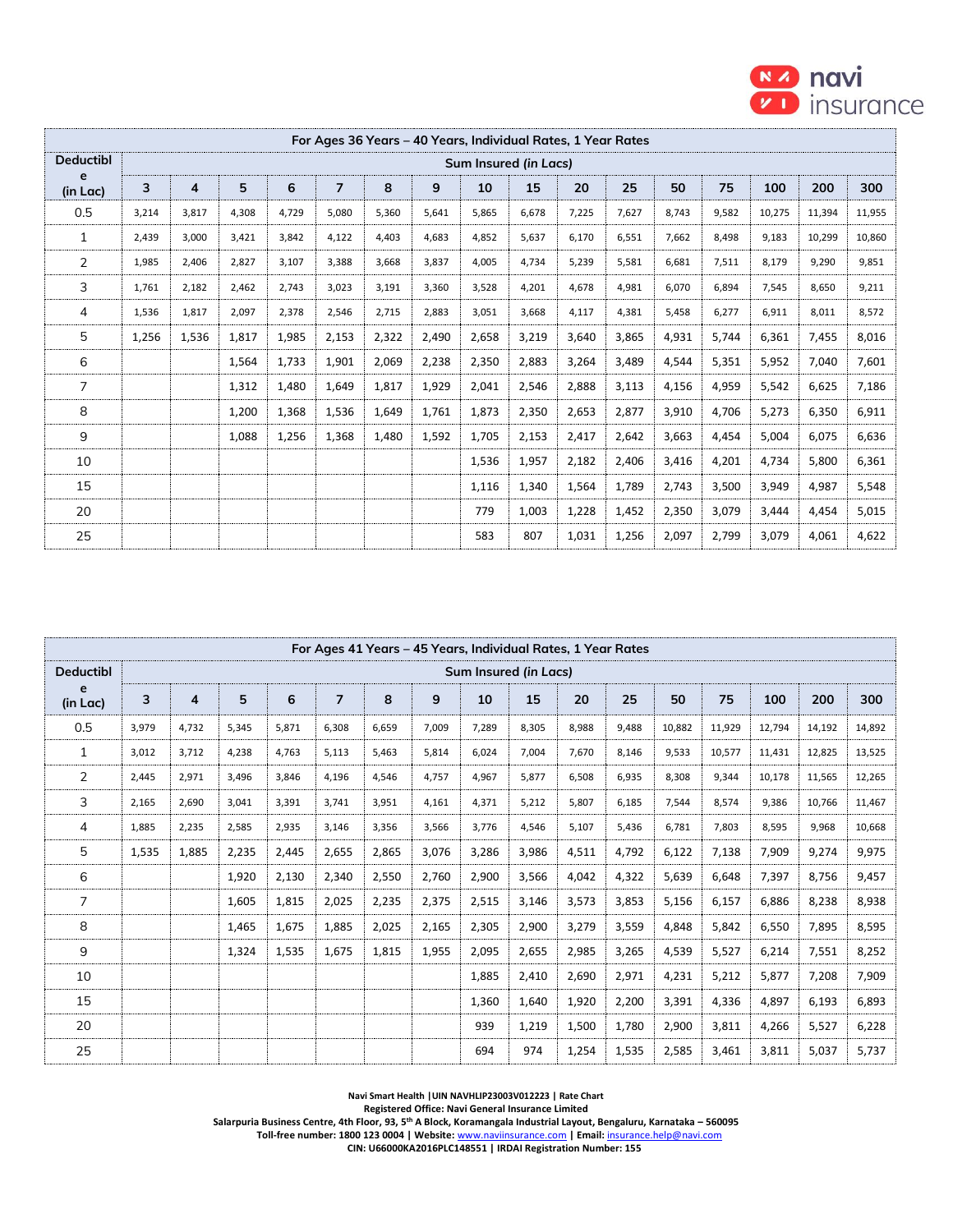

|                  |       |                |       |       | For Ages 46 Years – 50 Years, Individual Rates, 1 Year Rates |       |       |                       |        |        |        |        |        |        |        |        |
|------------------|-------|----------------|-------|-------|--------------------------------------------------------------|-------|-------|-----------------------|--------|--------|--------|--------|--------|--------|--------|--------|
| <b>Deductibl</b> |       |                |       |       |                                                              |       |       | Sum Insured (in Lacs) |        |        |        |        |        |        |        |        |
| e<br>(in Lac)    | 3     | $\overline{4}$ | 5     | 6     | $\overline{7}$                                               | 8     | 9     | 10                    | 15     | 20     | 25     | 50     | 75     | 100    | 200    | 300    |
| 0.5              | 5,325 | 6,342          | 7,169 | 7,878 | 8,469                                                        | 8,942 | 9,415 | 9,793                 | 11,164 | 12,086 | 12,762 | 14,644 | 16,058 | 17,226 | 19,112 | 20,058 |
| $\mathbf{1}$     | 4,019 | 4,965          | 5,674 | 6,383 | 6,856                                                        | 7,329 | 7,802 | 8,085                 | 9,409  | 10,307 | 10,950 | 12,823 | 14,231 | 15,385 | 17,267 | 18,212 |
| $\overline{2}$   | 3,254 | 3,963          | 4,673 | 5,145 | 5,618                                                        | 6,091 | 6,375 | 6,658                 | 7,888  | 8,739  | 9,315  | 11,169 | 12,568 | 13,693 | 15,566 | 16,511 |
| 3                | 2,876 | 3,585          | 4,058 | 4,531 | 5,004                                                        | 5,287 | 5,571 | 5,855                 | 6,989  | 7,793  | 8,304  | 10,138 | 11,528 | 12,625 | 14,488 | 15,433 |
| 4                | 2,498 | 2,971          | 3,443 | 3,916 | 4,200                                                        | 4,483 | 4,767 | 5,051                 | 6,091  | 6,847  | 7,292  | 9,107  | 10,488 | 11,556 | 13,410 | 14,355 |
| 5                | 2,025 | 2,498          | 2,971 | 3,254 | 3,538                                                        | 3,822 | 4,105 | 4,389                 | 5,334  | 6,044  | 6,422  | 8,219  | 9,590  | 10,630 | 12,474 | 13,419 |
| 6                |       |                | 2,545 | 2,829 | 3,112                                                        | 3,396 | 3,680 | 3,869                 | 4.767  | 5,410  | 5.788  | 7,566  | 8,928  | 9,939  | 11,774 | 12,719 |
| $\overline{7}$   |       |                | 2,119 | 2,403 | 2,687                                                        | 2,971 | 3,160 | 3,349                 | 4,200  | 4.777  | 5,155  | 6,914  | 8,266  | 9,249  | 11,074 | 12,020 |
| 8                |       |                | 1,930 | 2,214 | 2,498                                                        | 2,687 | 2,876 | 3,065                 | 3,869  | 4,379  | 4,758  | 6,498  | 7,840  | 8,795  | 10,611 | 11,556 |
| 9                |       |                | 1,741 | 2,025 | 2,214                                                        | 2,403 | 2,592 | 2,781                 | 3,538  | 3,982  | 4,361  | 6,081  | 7,415  | 8,341  | 10,147 | 11,093 |
| 10               |       |                |       |       |                                                              |       |       | 2,498                 | 3,207  | 3,585  | 3,963  | 5,665  | 6,989  | 7,888  | 9,684  | 10,630 |
| 15               |       |                |       |       |                                                              |       |       | 1,789                 | 2,167  | 2,545  | 2,923  | 4,531  | 5,807  | 6,564  | 8,313  | 9,259  |
| 20               |       |                |       |       |                                                              |       |       | 1,221                 | 1,599  | 1,978  | 2,356  | 3,869  | 5,098  | 5,713  | 7,415  | 8,360  |
| 25               |       |                |       |       |                                                              |       |       | 890                   | 1,268  | 1,647  | 2,025  | 3,443  | 4,625  | 5,098  | 6,753  | 7,698  |

|                  |       |       |       |        |                |        | For Ages 51 Years - 55 Years, Individual Rates, 1 Year Rates |                       |        |        |        |        |        |        |        |        |
|------------------|-------|-------|-------|--------|----------------|--------|--------------------------------------------------------------|-----------------------|--------|--------|--------|--------|--------|--------|--------|--------|
| <b>Deductibl</b> |       |       |       |        |                |        |                                                              | Sum Insured (in Lacs) |        |        |        |        |        |        |        |        |
| e<br>(in Lac)    | 3     | 4     | 5     | 6      | $\overline{7}$ | 8      | 9                                                            | 10                    | 15     | 20     | 25     | 50     | 75     | 100    | 200    | 300    |
| 0.5              | 7,093 | 8,456 | 9,565 | 10,516 | 11,308         | 11,942 | 12,575                                                       | 13,082                | 14,920 | 16,156 | 17,062 | 19,585 | 21,480 | 23,045 | 25,574 | 26,842 |
| $\mathbf{1}$     | 5,342 | 6,610 | 7,560 | 8,511  | 9,145          | 9,779  | 10,412                                                       | 10,793                | 12,567 | 13,771 | 14,633 | 17,143 | 19,032 | 20,578 | 23,101 | 24,368 |
| $\overline{2}$   | 4,317 | 5,267 | 6,218 | 6,852  | 7,486          | 8,119  | 8,500                                                        | 8,880                 | 10,528 | 11,669 | 12,442 | 14,926 | 16,802 | 18,311 | 20,820 | 22,088 |
| 3                | 3,810 | 4,760 | 5,394 | 6,028  | 6,662          | 7,042  | 7,422                                                        | 7,802                 | 9,324  | 10,401 | 11,085 | 13,545 | 15,408 | 16,878 | 19,375 | 20,643 |
| 4                | 3,303 | 3,936 | 4,570 | 5.204  | 5,584          | 5,965  | 6,345                                                        | 6,725                 | 8,119  | 9,133  | 9,729  | 12,163 | 14,014 | 15,446 | 17,930 | 19,198 |
| 5                | 2,669 | 3,303 | 3,936 | 4,317  | 4,697          | 5,077  | 5,458                                                        | 5,838                 | 7,105  | 8,056  | 8,563  | 10,971 | 12,809 | 14,204 | 16,675 | 17,943 |
| 6                |       |       | 3,366 | 3.746  | 4,127          | 4,507  | 4,887                                                        | 5,141                 | 6,345  | 7,207  | 7,714  | 10,097 | 11,922 | 13,278 | 15,737 | 17,005 |
| $\overline{7}$   |       |       | 2,796 | 3,176  | 3,556          | 3,936  | 4,190                                                        | 4,443                 | 5,584  | 6,357  | 6,864  | 9,222  | 11,035 | 12,353 | 14,799 | 16,067 |
| 8                |       |       | 2,542 | 2,922  | 3,303          | 3,556  | 3,810                                                        | 4,063                 | 5,141  | 5,825  | 6,332  | 8,664  | 10,464 | 11,745 | 14,178 | 15,446 |
| 9                |       |       | 2,289 | 2,669  | 2,922          | 3,176  | 3,429                                                        | 3,683                 | 4,697  | 5,293  | 5,800  | 8,107  | 9,894  | 11,136 | 13,557 | 14,825 |
| 10               |       |       |       |        |                |        |                                                              | 3,303                 | 4,253  | 4,760  | 5,267  | 7,549  | 9,324  | 10,528 | 12,936 | 14,204 |
| 15               |       |       |       |        |                |        |                                                              | 2,352                 | 2,859  | 3,366  | 3,873  | 6,028  | 7,739  | 8,753  | 11,098 | 12,366 |
| 20               |       |       |       |        |                |        |                                                              | 1,591                 | 2,098  | 2,605  | 3,113  | 5,141  | 6,788  | 7,612  | 9,894  | 11,162 |
| 25               |       |       |       |        |                |        |                                                              | 1,148                 | 1,655  | 2,162  | 2,669  | 4,570  | 6,155  | 6,788  | 9,007  | 10,274 |

**Navi Smart Health |UIN NAVHLIP23003V012223 | Rate Chart Registered Office: Navi General Insurance Limited**

**Salarpuria Business Centre, 4th Floor, 93, 5th A Block, Koramangala Industrial Layout, Bengaluru, Karnataka – 560095 Toll-free number: 1800 123 0004 | Website:** [www.naviinsurance.com](http://www.naviinsurance.com/) **| Email:** [insurance.help@navi.com](mailto:insurance.help@navi.com)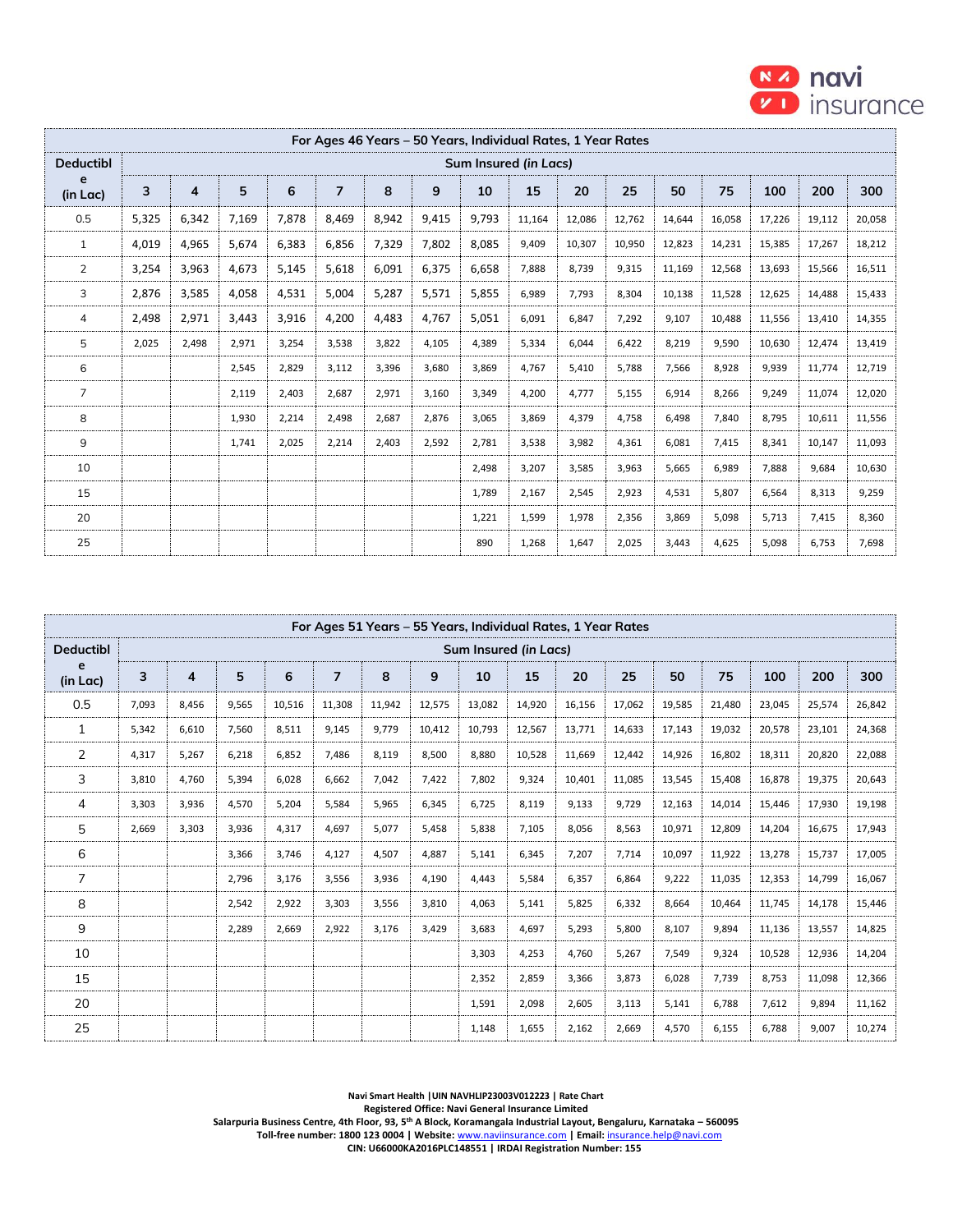

|                  |       |                |        |        |                |        |        | For Ages 56 Years – 60 Years, Individual Rates, 1 Year Rates |        |        |        |        |        |        |        |        |
|------------------|-------|----------------|--------|--------|----------------|--------|--------|--------------------------------------------------------------|--------|--------|--------|--------|--------|--------|--------|--------|
| <b>Deductibl</b> |       |                |        |        |                |        |        | Sum Insured (in Lacs)                                        |        |        |        |        |        |        |        |        |
| e<br>(in Lac)    | 3     | $\overline{4}$ | 5      | 6      | $\overline{7}$ | 8      | 9      | 10                                                           | 15     | 20     | 25     | 50     | 75     | 100    | 200    | 300    |
| 0.5              | 9,959 | 11,882         | 13,448 | 14,790 | 15,909         | 16,804 | 17,698 | 18,414                                                       | 21,009 | 22,754 | 24,033 | 27,594 | 30,270 | 32,480 | 36,050 | 37,839 |
| 1                | 7,487 | 9,276          | 10,618 | 11,961 | 12,855         | 13,750 | 14,645 | 15,182                                                       | 17,687 | 19,387 | 20,604 | 24,147 | 26,813 | 28,996 | 32,558 | 34,347 |
| 2                | 6,039 | 7,381          | 8,723  | 9,618  | 10,513         | 11,408 | 11,944 | 12,481                                                       | 14,808 | 16,418 | 17,510 | 21,017 | 23,666 | 25,795 | 29,338 | 31,128 |
| 3                | 5,323 | 6,665          | 7,560  | 8,455  | 9,350          | 9,886  | 10,423 | 10,960                                                       | 13,108 | 14,629 | 15,595 | 19,067 | 21,697 | 23,773 | 27,298 | 29,088 |
| 4                | 4,607 | 5,502          | 6,397  | 7,292  | 7,829          | 8,365  | 8,902  | 9,439                                                        | 11,408 | 12,839 | 13,680 | 17,116 | 19,729 | 21,751 | 25,258 | 27,048 |
| 5                | 3,713 | 4,607          | 5,502  | 6,039  | 6,576          | 7,113  | 7,650  | 8,186                                                        | 9,976  | 11,318 | 12,034 | 15,434 | 18,029 | 19,997 | 23,487 | 25,276 |
| 6                |       |                | 4,697  | 5,234  | 5,771          | 6,308  | 6,844  | 7,202                                                        | 8,902  | 10,119 | 10,835 | 14,199 | 16,776 | 18,691 | 22,162 | 23,952 |
| 7                |       |                | 3,892  | 4,429  | 4,965          | 5,502  | 5,860  | 6,218                                                        | 7,829  | 8,920  | 9,636  | 12,964 | 15,523 | 17,384 | 20,838 | 22,628 |
| 8                |       |                | 3,534  | 4,071  | 4,607          | 4,965  | 5,323  | 5,681                                                        | 7,202  | 8,169  | 8,884  | 12,177 | 14,718 | 16,526 | 19,961 | 21,751 |
| 9                |       |                | 3,176  | 3,713  | 4,071          | 4,429  | 4,786  | 5,144                                                        | 6,576  | 7,417  | 8,133  | 11,390 | 13,913 | 15,667 | 19,084 | 20,874 |
| 10               |       |                |        |        |                |        |        | 4,607                                                        | 5,950  | 6,665  | 7,381  | 10,602 | 13,108 | 14,808 | 18,208 | 19,997 |
| 15               |       |                |        |        |                |        |        | 3,265                                                        | 3,981  | 4,697  | 5,413  | 8,455  | 10,871 | 12,302 | 15,613 | 17,402 |
| 20               |       |                |        |        |                |        |        | 2,192                                                        | 2,907  | 3,623  | 4,339  | 7,202  | 9,529  | 10,692 | 13,913 | 15,702 |
| 25               |       |                |        |        |                |        |        | 1,565                                                        | 2,281  | 2,997  | 3,713  | 6,397  | 8,634  | 9,529  | 12,660 | 14,450 |

|                  |        |        |        |        |                |        |        |                       |        | For Ages 61 Years - 65 Years, Individual Rates, 1 Year Rates |        |        |        |        |        |        |
|------------------|--------|--------|--------|--------|----------------|--------|--------|-----------------------|--------|--------------------------------------------------------------|--------|--------|--------|--------|--------|--------|
| <b>Deductibl</b> |        |        |        |        |                |        |        | Sum Insured (in Lacs) |        |                                                              |        |        |        |        |        |        |
| e<br>(in Lac)    | 3      | 4      | 5      | 6      | $\overline{7}$ | 8      | 9      | 10                    | 15     | 20                                                           | 25     | 50     | 75     | 100    | 200    | 300    |
| 0.5              | 14,182 | 16,933 | 19,172 | 21,091 | 22,690         | 23,969 | 25,249 | 26,272                | 29,983 | 32,477                                                       | 34,307 | 39,399 | 43,224 | 46,384 | 51,489 | 54,047 |
| $\mathbf{1}$     | 10,648 | 13,206 | 15,125 | 17,044 | 18,324         | 19,603 | 20,883 | 21,650                | 25,232 | 27,663                                                       | 29,403 | 34,470 | 38,282 | 41,404 | 46,496 | 49,054 |
| $\overline{2}$   | 8,578  | 10,497 | 12,416 | 13,695 | 14,974         | 16,254 | 17,021 | 17,789                | 21,115 | 23,418                                                       | 24,979 | 29,994 | 33,781 | 36,826 | 41,892 | 44,451 |
| 3                | 7,554  | 9,473  | 10,753 | 12,032 | 13,311         | 14,079 | 14,847 | 15,614                | 18,685 | 20,860                                                       | 22,241 | 27,205 | 30,967 | 33,935 | 38,975 | 41,534 |
| 4                | 6,531  | 7,810  | 9.089  | 10,369 | 11,136         | 11,904 | 12,672 | 13,439                | 16,254 | 18,301                                                       | 19,503 | 24,416 | 28,152 | 31,043 | 36,058 | 38,617 |
| 5                | 5,251  | 6,531  | 7.810  | 8,578  | 9,345          | 10,113 | 10,880 | 11,648                | 14,207 | 16,126                                                       | 17,149 | 22,011 | 25,721 | 28,536 | 33,525 | 36,084 |
| 6                |        |        | 6,659  | 7,426  | 8,194          | 8,961  | 9,729  | 10,241                | 12,672 | 14,412                                                       | 15,435 | 20,245 | 23,930 | 26,668 | 31,632 | 34,191 |
| $\overline{7}$   |        |        | 5,507  | 6,275  | 7,042          | 7,810  | 8,322  | 8,833                 | 11,136 | 12,697                                                       | 13,721 | 18,480 | 22,139 | 24,800 | 29,738 | 32,297 |
| 8                |        |        | 4,995  | 5,763  | 6,531          | 7,042  | 7,554  | 8,066                 | 10,241 | 11,623                                                       | 12,646 | 17,354 | 20,988 | 23,572 | 28,485 | 31,043 |
| 9                |        |        | 4,484  | 5,251  | 5,763          | 6,275  | 6,786  | 7,298                 | 9,345  | 10,548                                                       | 11,571 | 16,228 | 19,836 | 22,344 | 27,231 | 29,790 |
| 10               |        |        |        |        |                |        |        | 6,531                 | 8,450  | 9,473                                                        | 10,497 | 15,102 | 18,685 | 21,115 | 25,977 | 28,536 |
| 15               |        |        |        |        |                |        |        | 4,612                 | 5,635  | 6,659                                                        | 7,682  | 12,032 | 15,486 | 17,533 | 22,267 | 24,826 |
| 20               |        |        |        |        |                |        |        | 3,076                 | 4,100  | 5,123                                                        | 6,147  | 10,241 | 13,567 | 15,230 | 19,836 | 22,395 |
| 25               |        |        |        |        |                |        |        | 2,181                 | 3,204  | 4,228                                                        | 5,251  | 9,089  | 12,288 | 13,567 | 18,045 | 20,604 |

**Navi Smart Health |UIN NAVHLIP23003V012223 | Rate Chart Registered Office: Navi General Insurance Limited**

**Salarpuria Business Centre, 4th Floor, 93, 5th A Block, Koramangala Industrial Layout, Bengaluru, Karnataka – 560095 Toll-free number: 1800 123 0004 | Website:** [www.naviinsurance.com](http://www.naviinsurance.com/) **| Email:** [insurance.help@navi.com](mailto:insurance.help@navi.com)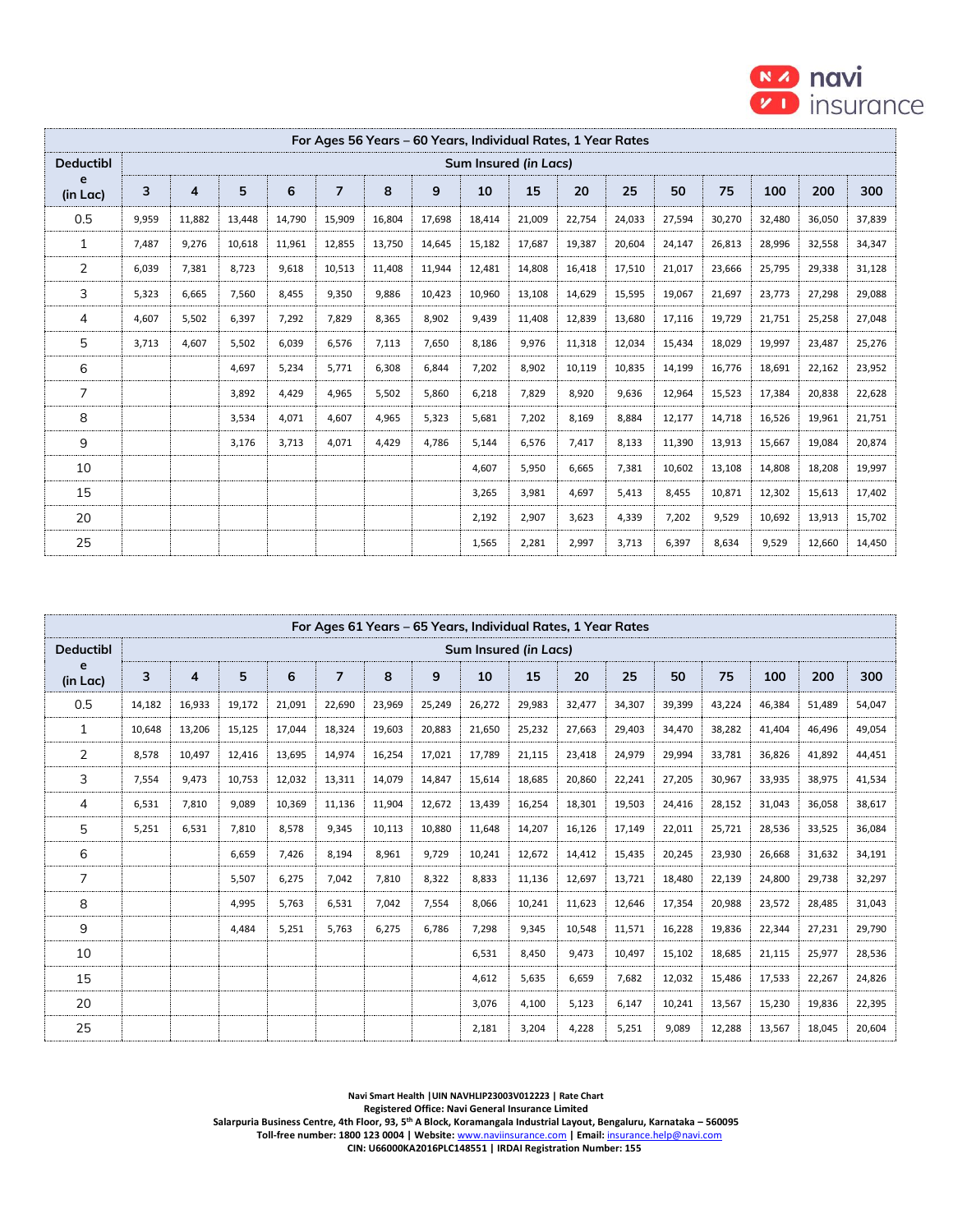

|                  |        |                |        |        | For Ages 66 Years – 70 Years, Individual Rates, 1 Year Rates |        |        |        |                       |        |        |        |        |        |        |        |
|------------------|--------|----------------|--------|--------|--------------------------------------------------------------|--------|--------|--------|-----------------------|--------|--------|--------|--------|--------|--------|--------|
| <b>Deductibl</b> |        |                |        |        |                                                              |        |        |        | Sum Insured (in Lacs) |        |        |        |        |        |        |        |
| e<br>(in Lac)    | 3      | $\overline{4}$ | 5      | 6      | $\overline{ }$                                               | 8      | 9      | 10     | 15                    | 20     | 25     | 50     | 75     | 100    | 200    | 300    |
| 0.5              | 17,278 | 20,634         | 23,367 | 25,709 | 27,660                                                       | 29,221 | 30,783 | 32,032 | 36,559                | 39,604 | 41,836 | 48,050 | 52,718 | 56,575 | 62,804 | 65,927 |
| 1                | 12,964 | 16,087         | 18,429 | 20,771 | 22,332                                                       | 23,893 | 25,454 | 26,391 | 30,763                | 33,729 | 35,852 | 42,035 | 46,688 | 50,497 | 56,711 | 59,833 |
| 2                | 10,438 | 12,780         | 15,122 | 16,683 | 18,244                                                       | 19,806 | 20,742 | 21,679 | 25,739                | 28,549 | 30,454 | 36,574 | 41,195 | 44,911 | 51,093 | 54,216 |
| 3                | 9,189  | 11,531         | 13,092 | 14,654 | 16,215                                                       | 17,152 | 18,088 | 19,025 | 22,772                | 25,426 | 27,112 | 33,170 | 37,760 | 41,382 | 47,534 | 50,656 |
| 4                | 7,940  | 9,501          | 11,063 | 12,624 | 13,561                                                       | 14,497 | 15,434 | 16,371 | 19,806                | 22,304 | 23,771 | 29,767 | 34,325 | 37,854 | 43,974 | 47,097 |
| 5                | 6,379  | 7,940          | 9,501  | 10,438 | 11,375                                                       | 12,312 | 13,248 | 14,185 | 17,308                | 19,650 | 20,899 | 26,831 | 31,359 | 34,794 | 40,883 | 44,005 |
| 6                |        |                | 8,096  | 9,033  | 9,970                                                        | 10,906 | 11,843 | 12,468 | 15,434                | 17,557 | 18,807 | 24,677 | 29,173 | 32,514 | 38,572 | 41,695 |
| $\overline{7}$   |        |                | 6,691  | 7,628  | 8,565                                                        | 9,501  | 10,126 | 10,750 | 13,561                | 15,465 | 16,714 | 22,522 | 26,988 | 30,235 | 36,261 | 39,384 |
| 8                |        |                | 6,067  | 7,003  | 7,940                                                        | 8,565  | 9,189  | 9,814  | 12,468                | 14,154 | 15,403 | 21,148 | 25,582 | 28,736 | 34,731 | 37,854 |
| 9                |        |                | 5,442  | 6,379  | 7,003                                                        | 7,628  | 8,252  | 8,877  | 11,375                | 12,842 | 14,091 | 19,774 | 24,177 | 27,237 | 33,201 | 36,324 |
| 10               |        |                |        |        |                                                              |        |        | 7,940  | 10,282                | 11,531 | 12,780 | 18,401 | 22,772 | 25,739 | 31,671 | 34,794 |
| 15               |        |                |        |        |                                                              |        |        | 5,598  | 6,847                 | 8,096  | 9,345  | 14,654 | 18,869 | 21,367 | 27,144 | 30,266 |
| 20               |        |                |        |        |                                                              |        |        | 3,725  | 4,974                 | 6,223  | 7,472  | 12,468 | 16,527 | 18,557 | 24,177 | 27,300 |
| 25               |        |                |        |        |                                                              |        |        | 2,632  | 3,881                 | 5,130  | 6,379  | 11,063 | 14,966 | 16,527 | 21,991 | 25,114 |

|                  |        |        |        |        |                |        |        | For Ages Higher than 70 Years, Individual Rates, 1 Year Rates |        |        |        |        |        |        |        |        |
|------------------|--------|--------|--------|--------|----------------|--------|--------|---------------------------------------------------------------|--------|--------|--------|--------|--------|--------|--------|--------|
| <b>Deductibl</b> |        |        |        |        |                |        |        | Sum Insured (in Lacs)                                         |        |        |        |        |        |        |        |        |
| e<br>(in Lac)    | 3      | 4      | 5      | 6      | $\overline{ }$ | 8      | 9      | 10                                                            | 15     | 20     | 25     | 50     | 75     | 100    | 200    | 300    |
| 0.5              | 24,195 | 28,907 | 32,741 | 36,028 | 38,767         | 40,959 | 43,150 | 44,903                                                        | 51,257 | 55,530 | 58,664 | 67,385 | 73,937 | 79,349 | 88,092 | 92,475 |
| 1                | 18,141 | 22,524 | 25,811 | 29,098 | 31,289         | 33,480 | 35,671 | 36,986                                                        | 43,122 | 47,285 | 50,265 | 58,943 | 65,472 | 70,819 | 79,540 | 83,923 |
| $\overline{2}$   | 14,596 | 17,883 | 21,170 | 23,361 | 25,552         | 27,744 | 29,058 | 30,373                                                        | 36,070 | 40,015 | 42,688 | 51,278 | 57,764 | 62,979 | 71,656 | 76,039 |
| 3                | 12,843 | 16,130 | 18,321 | 20,512 | 22,704         | 24,018 | 25,333 | 26,648                                                        | 31,907 | 35,632 | 37,999 | 46,501 | 52,943 | 58,027 | 66,660 | 71,043 |
| 4                | 11,090 | 13,281 | 15,473 | 17,664 | 18,979         | 20,293 | 21,608 | 22,923                                                        | 27,744 | 31,250 | 33,309 | 41,724 | 48,122 | 53,074 | 61,664 | 66,047 |
| 5                | 8,899  | 11,090 | 13,281 | 14,596 | 15,911         | 17,226 | 18,540 | 19,855                                                        | 24,238 | 27,524 | 29,277 | 37,604 | 43,959 | 48,780 | 57,325 | 61,708 |
| 6                |        |        | 11,309 | 12,624 | 13,939         | 15,253 | 16,568 | 17,445                                                        | 21,608 | 24,588 | 26,341 | 34,580 | 40,891 | 45,580 | 54,082 | 58,465 |
| 7                |        |        | 9,337  | 10,652 | 11,967         | 13,281 | 14,158 | 15,034                                                        | 18,979 | 21,652 | 23,405 | 31,556 | 37,823 | 42,381 | 50,839 | 55,222 |
| 8                |        |        | 8,461  | 9,775  | 11,090         | 11,967 | 12,843 | 13,720                                                        | 17,445 | 19,811 | 21,564 | 29,628 | 35,851 | 40,277 | 48,692 | 53,074 |
| 9                |        |        | 7,584  | 8,899  | 9,775          | 10,652 | 11,528 | 12,405                                                        | 15,911 | 17,971 | 19,724 | 27,700 | 33,879 | 38,174 | 46,544 | 50,927 |
| 10               |        |        |        |        |                |        |        | 11,090                                                        | 14,377 | 16,130 | 17,883 | 25,771 | 31,907 | 36,070 | 44,397 | 48,780 |
| 15               |        |        |        |        |                |        |        | 7,803                                                         | 9,556  | 11,309 | 13,062 | 20,512 | 26,429 | 29,935 | 38,042 | 42,425 |
| 20               |        |        |        |        |                |        |        | 5,174                                                         | 6,927  | 8,680  | 10,433 | 17,445 | 23,142 | 25,991 | 33,879 | 38,262 |
| 25               |        |        |        |        |                |        |        | 3,640                                                         | 5,393  | 7,146  | 8.899  | 15,473 | 20,951 | 23,142 | 30,811 | 35,194 |

**Navi Smart Health |UIN NAVHLIP23003V012223 | Rate Chart**

**Registered Office: Navi General Insurance Limited**

**Salarpuria Business Centre, 4th Floor, 93, 5th A Block, Koramangala Industrial Layout, Bengaluru, Karnataka – 560095**

 **Toll-free number: 1800 123 0004 | Website:** [www.naviinsurance.com](http://www.naviinsurance.com/) **| Email:** [insurance.help@navi.com](mailto:insurance.help@navi.com)